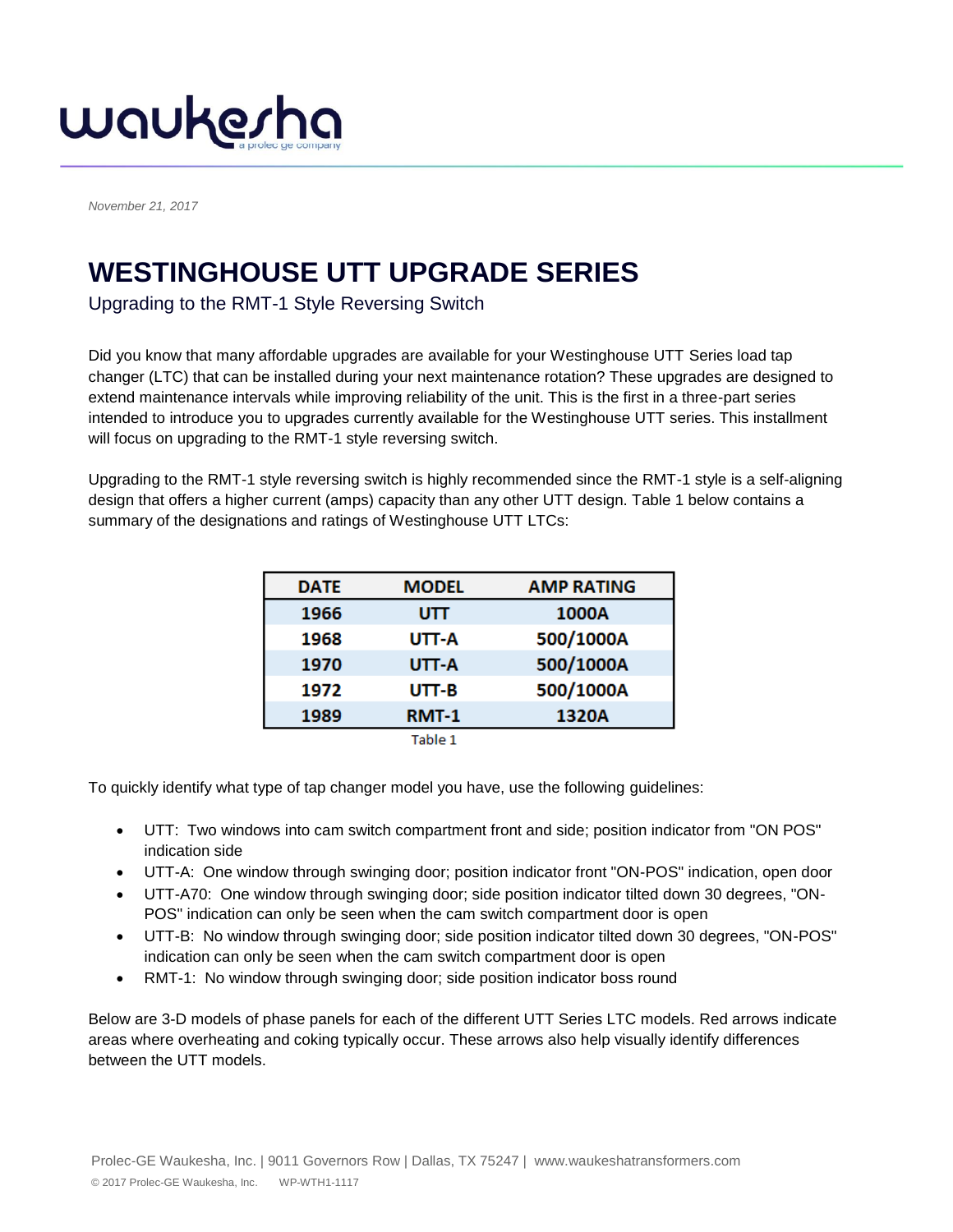



Below is a different view of the moving selector switches for the UTT-A/A70 and UTT. Red arrows again point out common areas most affected by overheating and coking.





UTTA/A70

UTT<sub></sub>

Now that we have shown the different model types with their amperage ratings and how to identify them, we will describe the benefits of upgrading your standard reversing switch to the RMT-1 style.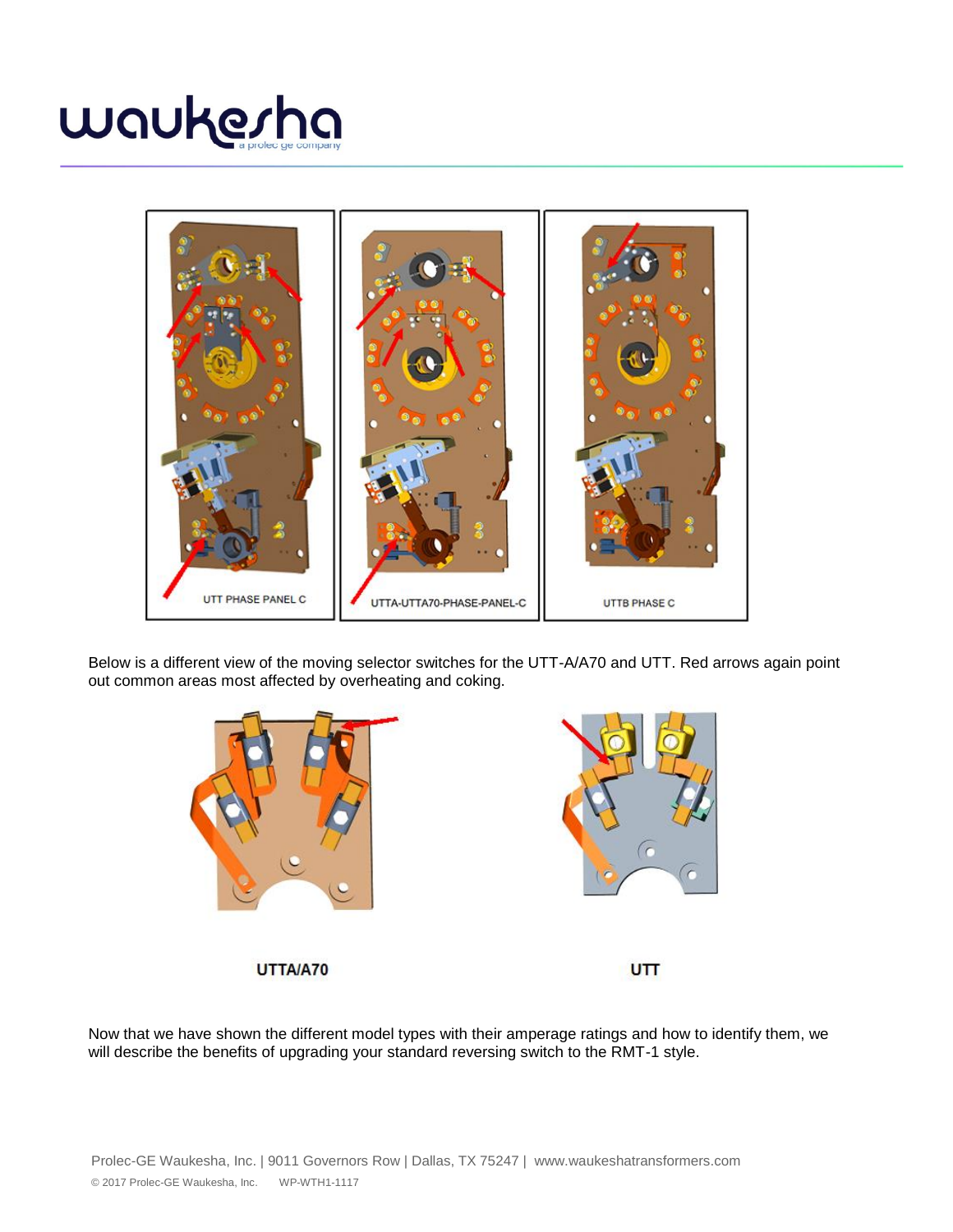

The purpose of the reversing switch is to select raise or lower connection of a tapped winding section. Each phase will contain a reversing switch on a 3-phase LTC. The figures below show a side-by-side comparison of the standard reversing switch designs and the RMT-1.







UTT-A std reversing switch

UTT-B std reversing switch

RMT-1 reversing switch

Form, fit and function are exactly the same between the different designs, but the RMT-1 offers the following benefits:

- Offers increased current rating of 1320 amps vs 1000 amps
- Operates at lower temperatures for a given load current
- Self-aligns for better mechanical operation and smoother transition when
- passing through neutral
- Moving contact utilizes six pair of contact fingers with high spring pressure vs two pair for the UTT-B model and four pair for the UTT/UTT-A/UTT-A70 models, allowing more current paths with oil between them for better thermal performance
- Eliminates static, spring-loaded mating contact surfaces and replaces with moving contact surfaces that help ensure contact filming and heating are less likely to occur

## **AUTHOR: Damon Jones** *General Manager – Components Group*

Damon Jones joined Prolec GE Waukesha in April 2017 as General Manager for the Components business in Dallas, Texas. Damon started his career with Siemens in 1999 and spent 15 years serving the domestic and international power generation/transmission/distribution markets. During that time, he held positions of increasing responsibility in sales, product development, project management and general management, both domestically and abroad. Damon holds a Bachelor of Science Degree in Mechanical Engineering from Clemson University and a Masters of International Business Studies from the University of South Carolina.

Each upgrade kit from Waukesha® Components comes with detailed instructions for installing the upgraded designs. We also offer standard and customized component kit cases. These cases offer the following unique set of benefits: